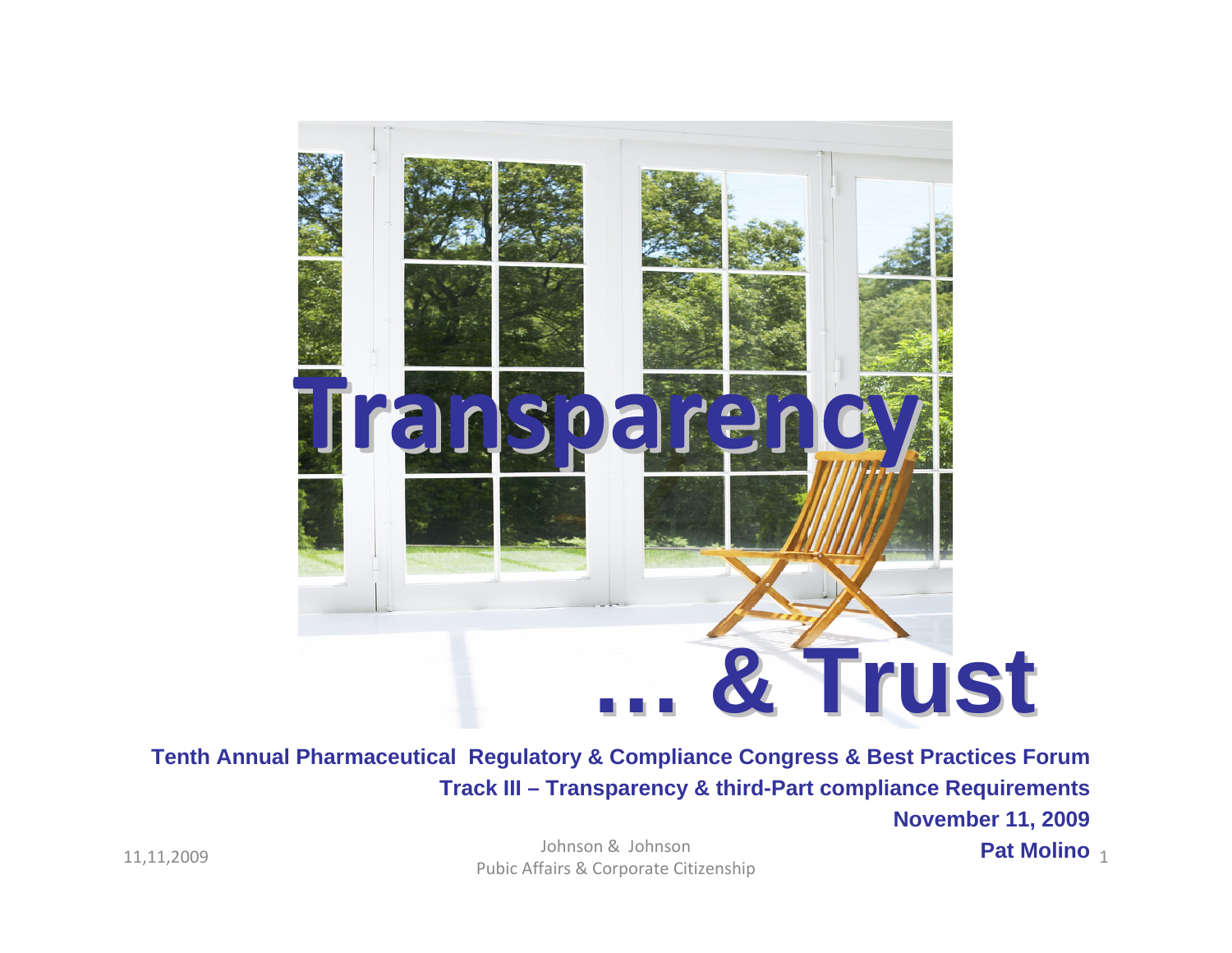**Transparency and Third Party Compliance Requirements**



# **Why are we being asked to be "transparent?"**

# **Why should we care about trust?**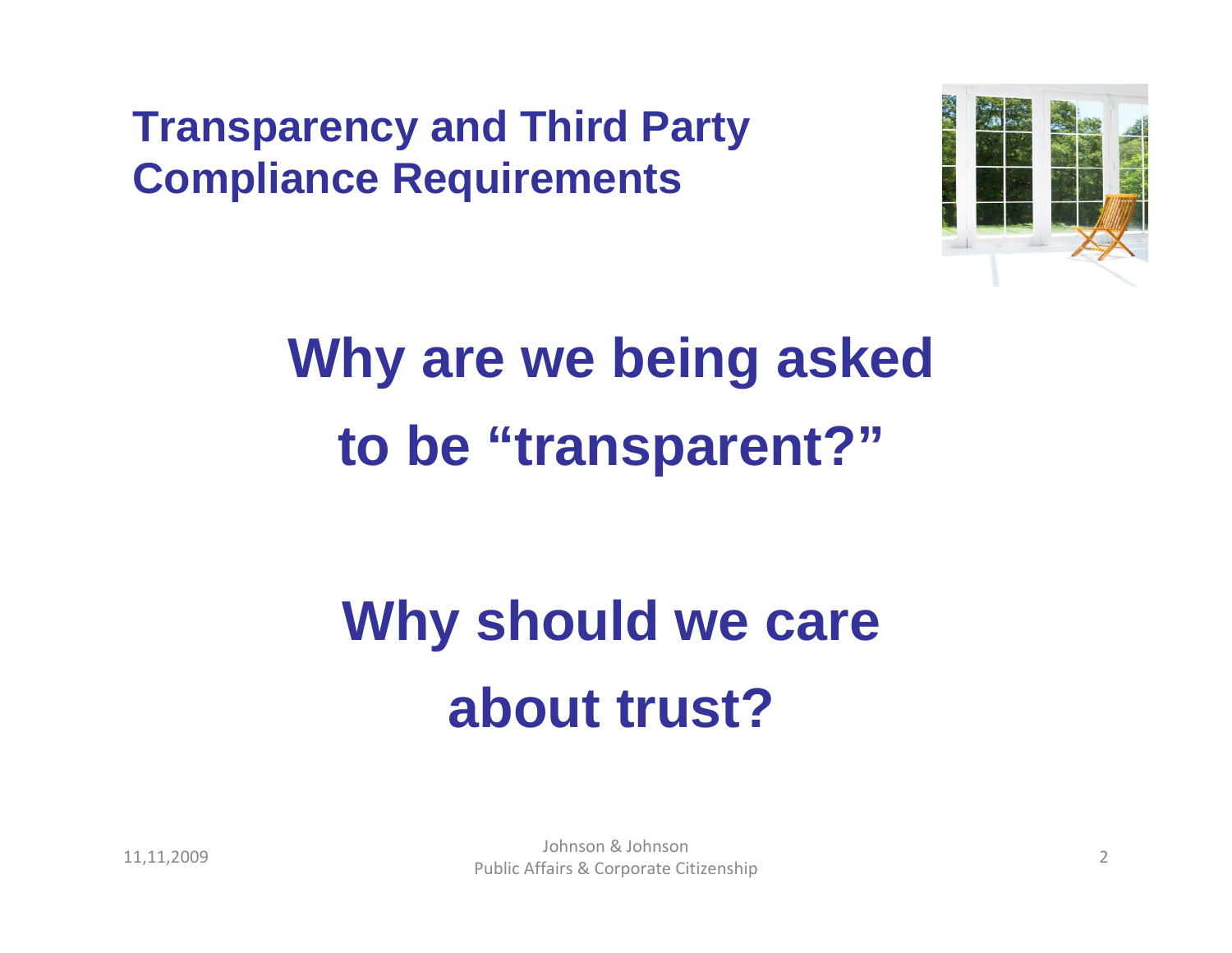## **Many Different Windows …**

Funding:

- Payments to HCPs
- Professional Education
- Patient Groups and Other Healthcare 501c3s
- Institutional Relationships

Product Data:

- Clinical Trials Registration & Results
- Sharing of Data with External Researchers

Environmental, Social & Governance Policies, Goals & Reporting

Political Activity

- Contributions to Candidates
- Lobbying Positions

 $^{\scriptscriptstyle 11,11,2009}$ Oduct Pricing

 Johnson & Johnson Public Affairs & Corporate Citizenship

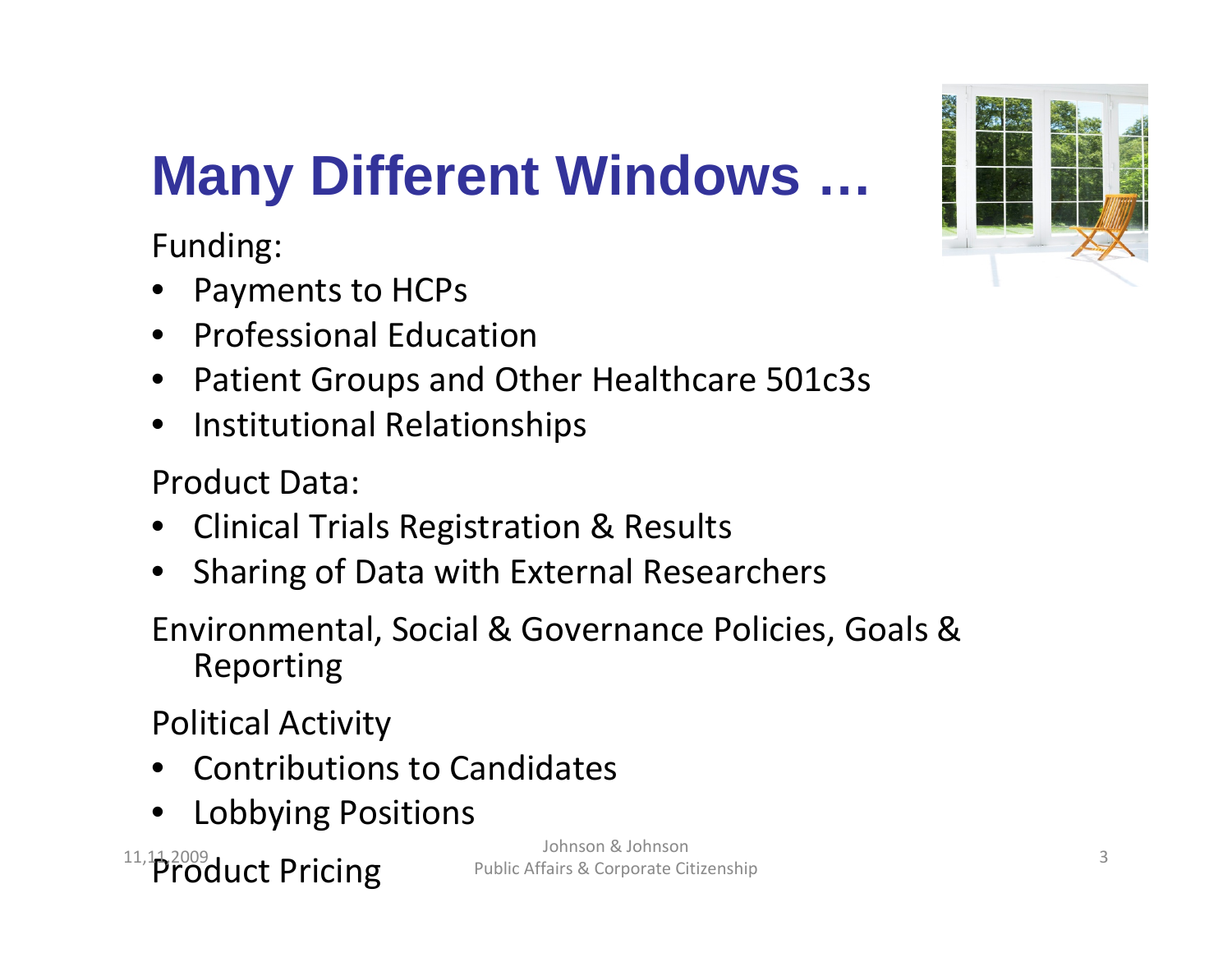

# **Why are we being asked to be "transparent?"**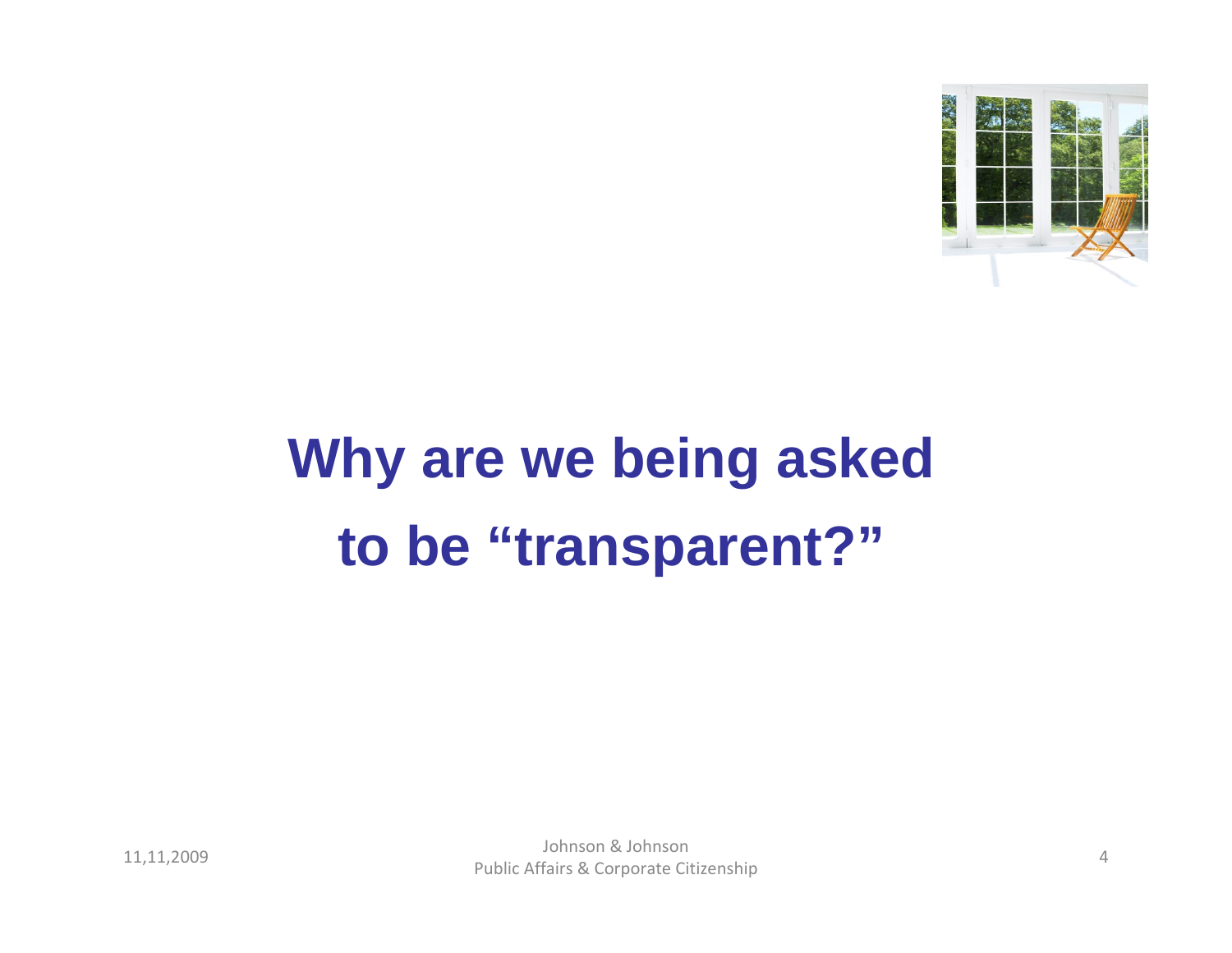## **A Look Back …**

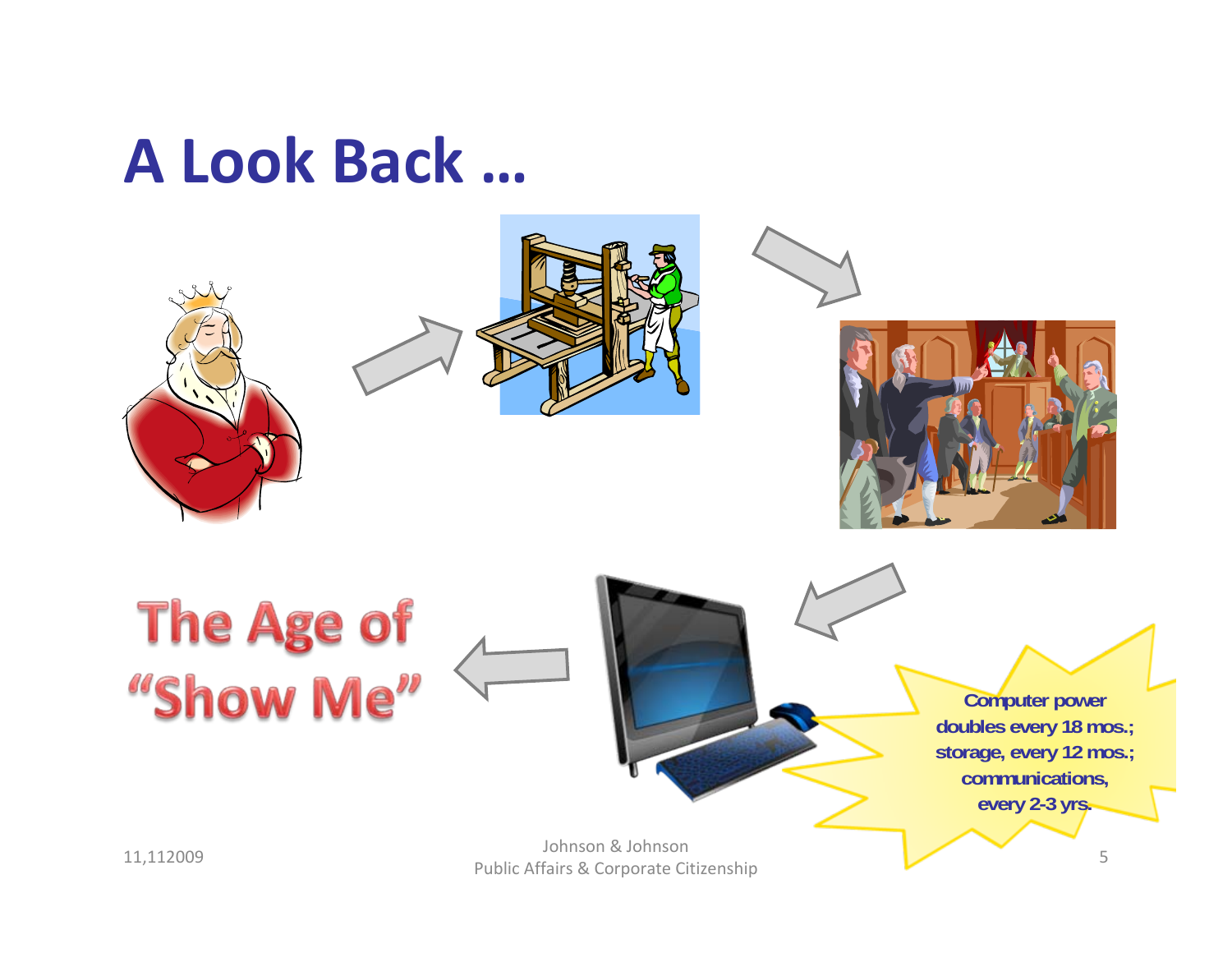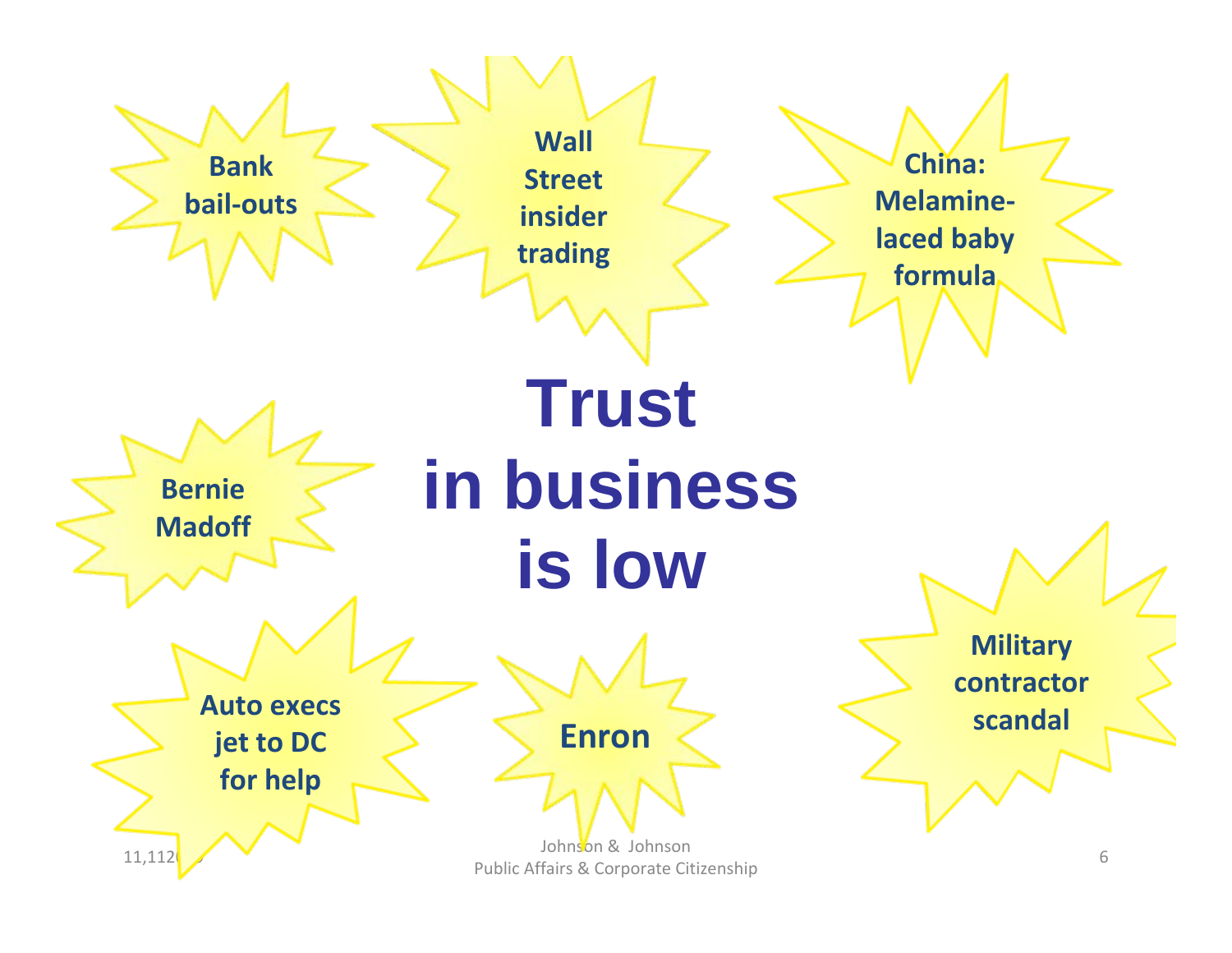### **Corporations State of Trust …**

Public trust in corporations to do what is right remains low

- •Jan. 2009:
	- 62% of informed public in 20 countries trusted corporations less than <sup>a</sup> year earlier
	- Only 38% in US trusted corporations (lower than post‐Enron)
	- 30‐40% trust in Europe
	- Emerging markets <sup>=</sup> higher trust
- •June, 2009 …
	- US: 48% trust, but still down from 58% <sup>a</sup> year earlier
- •Government, media also continue to rate poorly

### •**NGO's most trusted**

#### **Edelman Trust Barometer, 2009**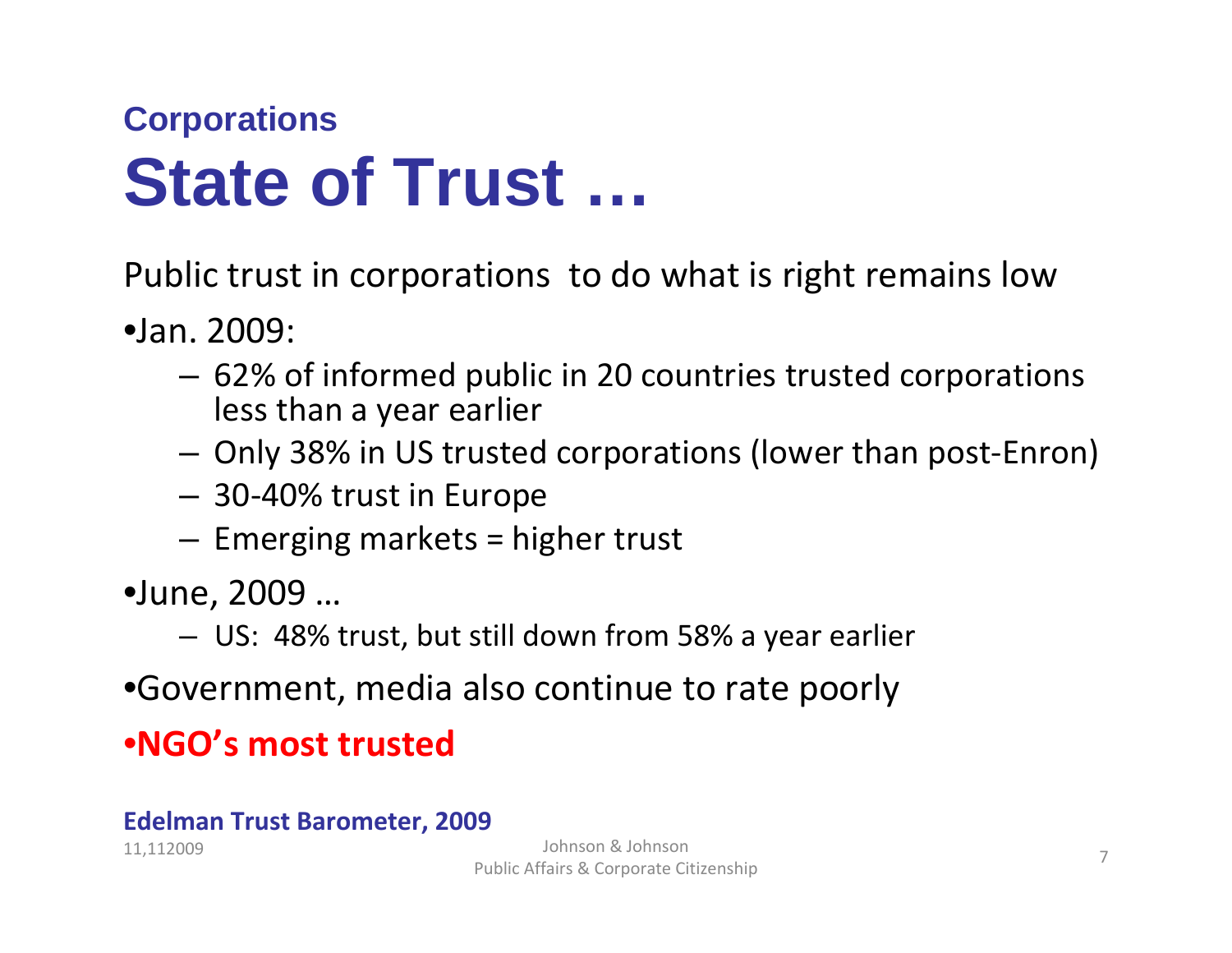# **Public View: Stakeholders First …**

• From "the social responsibility of business is to <code>increase</code> profits" (M. Friedman, 1970) to  $...$ 



 $\blacksquare$  How important do you believe the interests of the following stakeholders should be to a CEO's decisions?

#### **Edelman Trust Barometer, 2009**

11,11, <sup>2009</sup> Johnson & Johnson Public Affairs & Corporate Citizenship <sup>8</sup>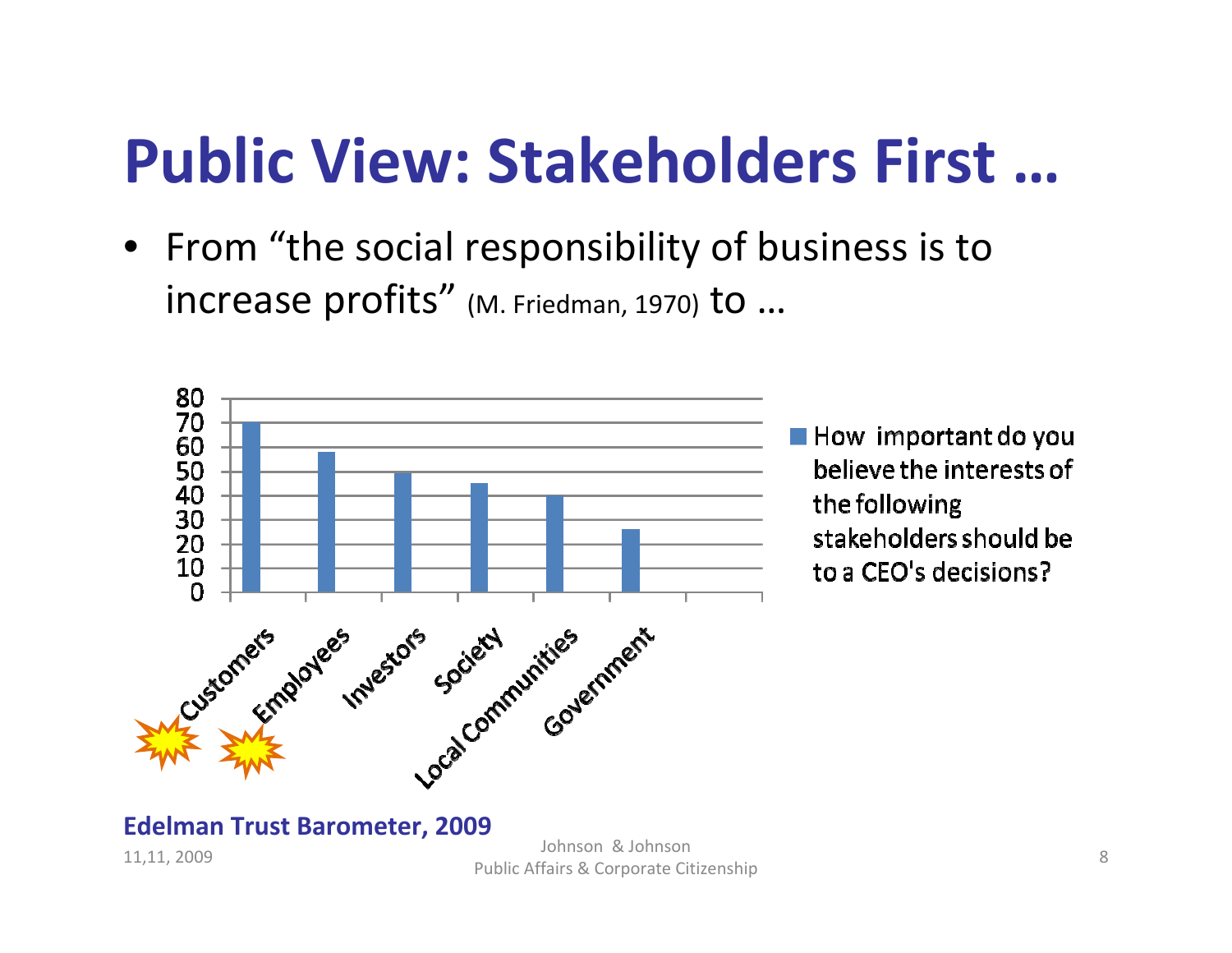## **Pharmaceutical Industry While Rx industry standing is better than any time since 2004 ….**

Especially regarding industry's role re access & affordability …

Cost & access remain issues, and …



Public Affairs & Corporate Citizenship <sup>9</sup>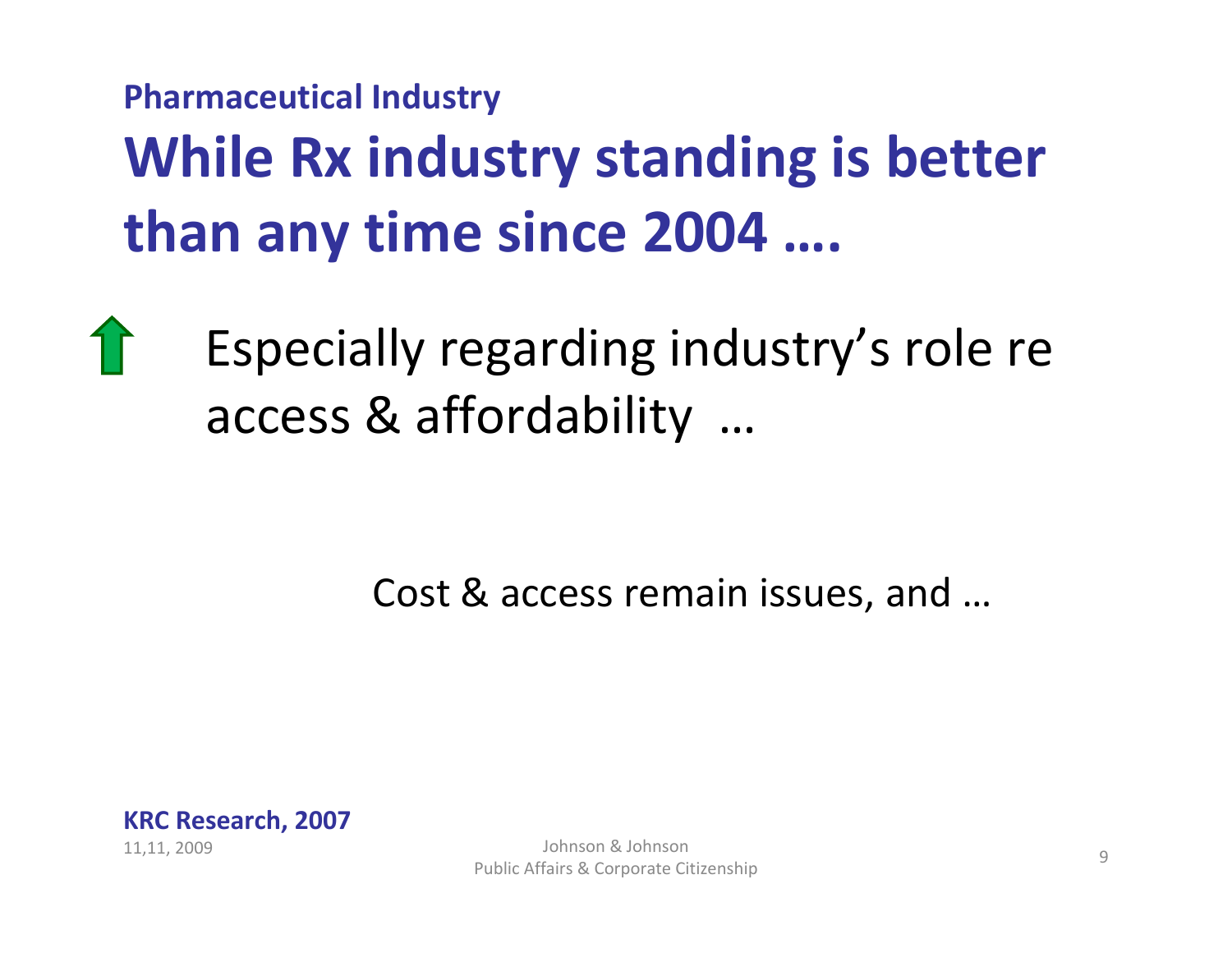#### **Pharmaceutical Industry**

# **Some dimensions of reputation are unchanged or have worsened ... … especially those relying on trust**

Too much power & influence

Sells Drugs without regard to health

- Majority say information is not honest, trials not conducted responsibly, companies do not ensure safety of product
- More than <sup>a</sup> third say doctors are influenced
- More than half say marketing is <sup>a</sup> "big problem"



Conducts science that is self serving & suspect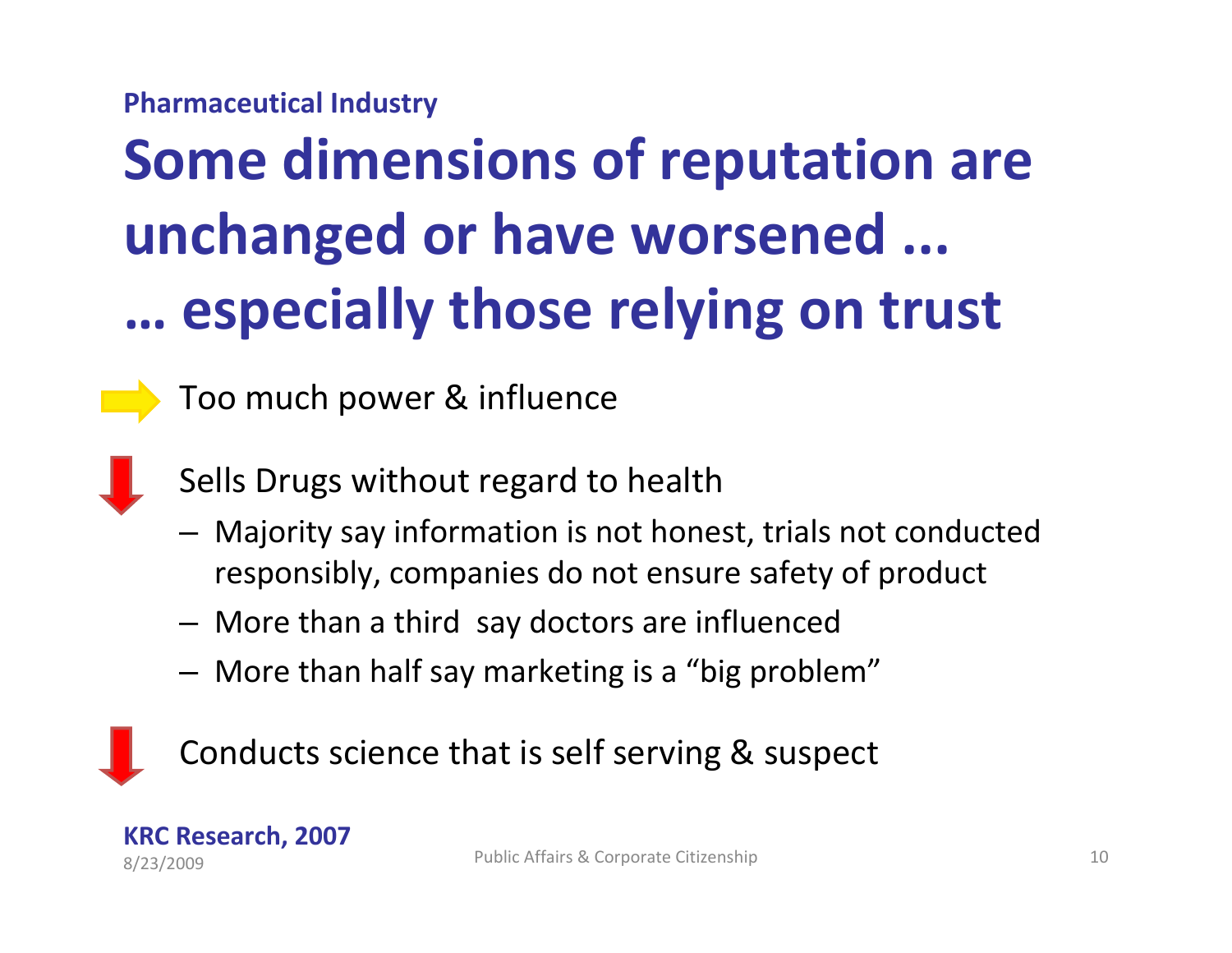

## **Why should we care about trust?**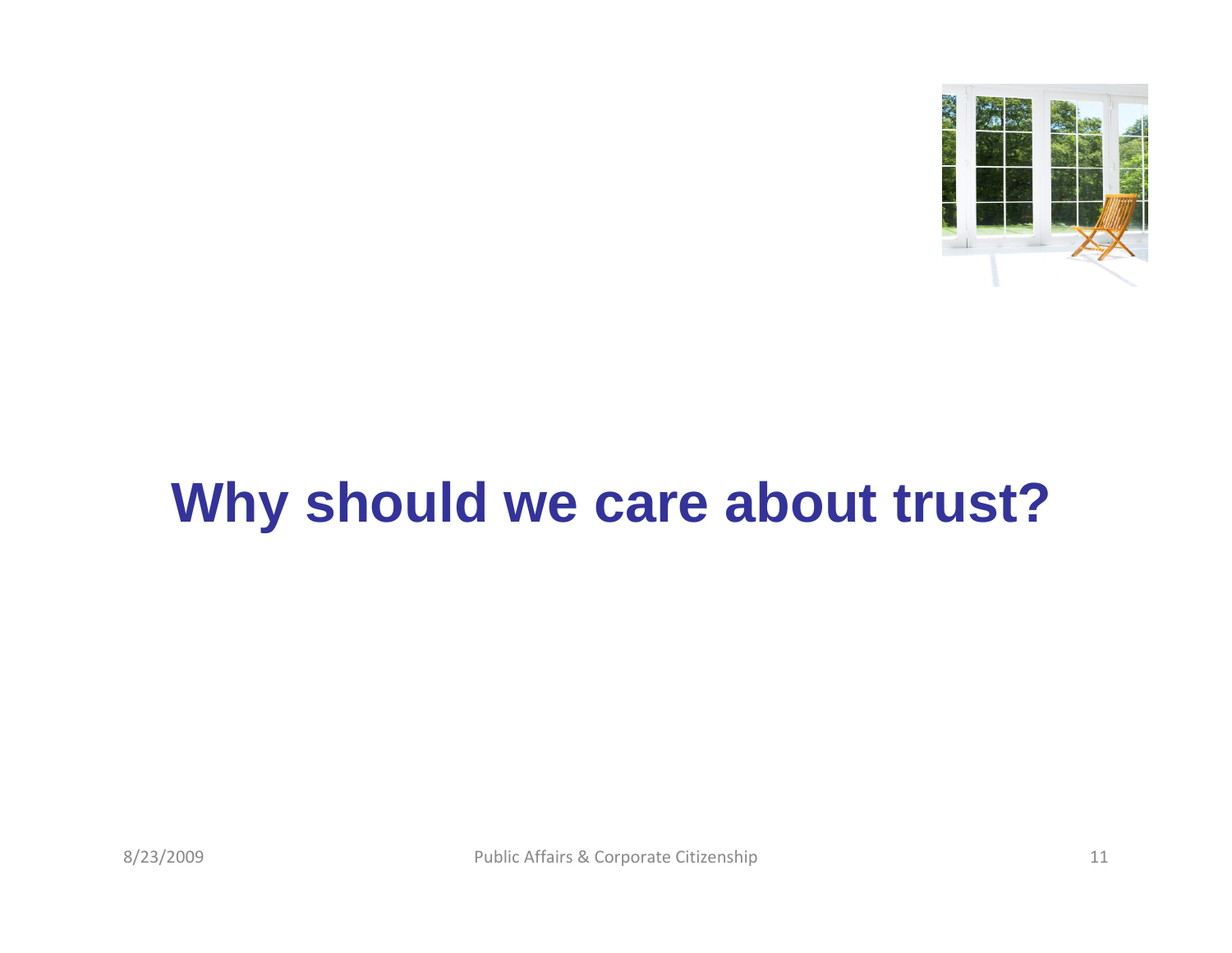## **Trust is at the Core of Reputation**



#### **Reputation Institute, 2009** 11,11,2009

Johnson & Johnson Public Affairs & Corporate Citizenship <sup>12</sup>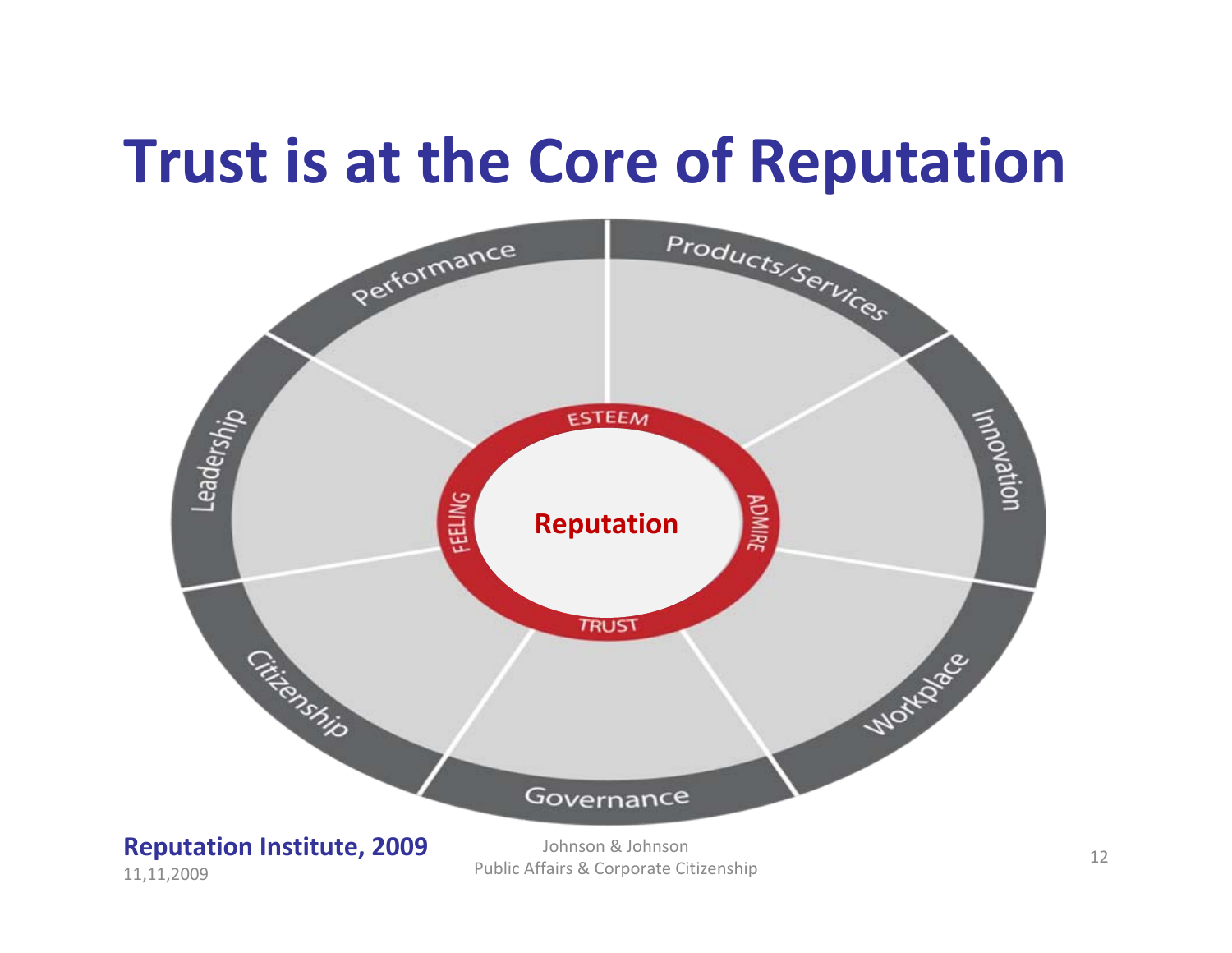### **Reputation Leads to Supportive Behaviors, … & Business Results**



- **Products Sales Products Sales**
- **Investment Investment**
- **Employment Employment**
- **Recommendation of Recommendation of company or products company or products**
- **Favorable Media Coverage Favorable Media Coverage & representative quotes & representative quotes**
- **Ability to Operate Ability to Operate**
- **Regulation Regulation**
- **Access to Policy Makers Access to Policy Makers**

**DistrustDistrustDamages Damages Reputation Reputation**

#### **Reputation Institute,**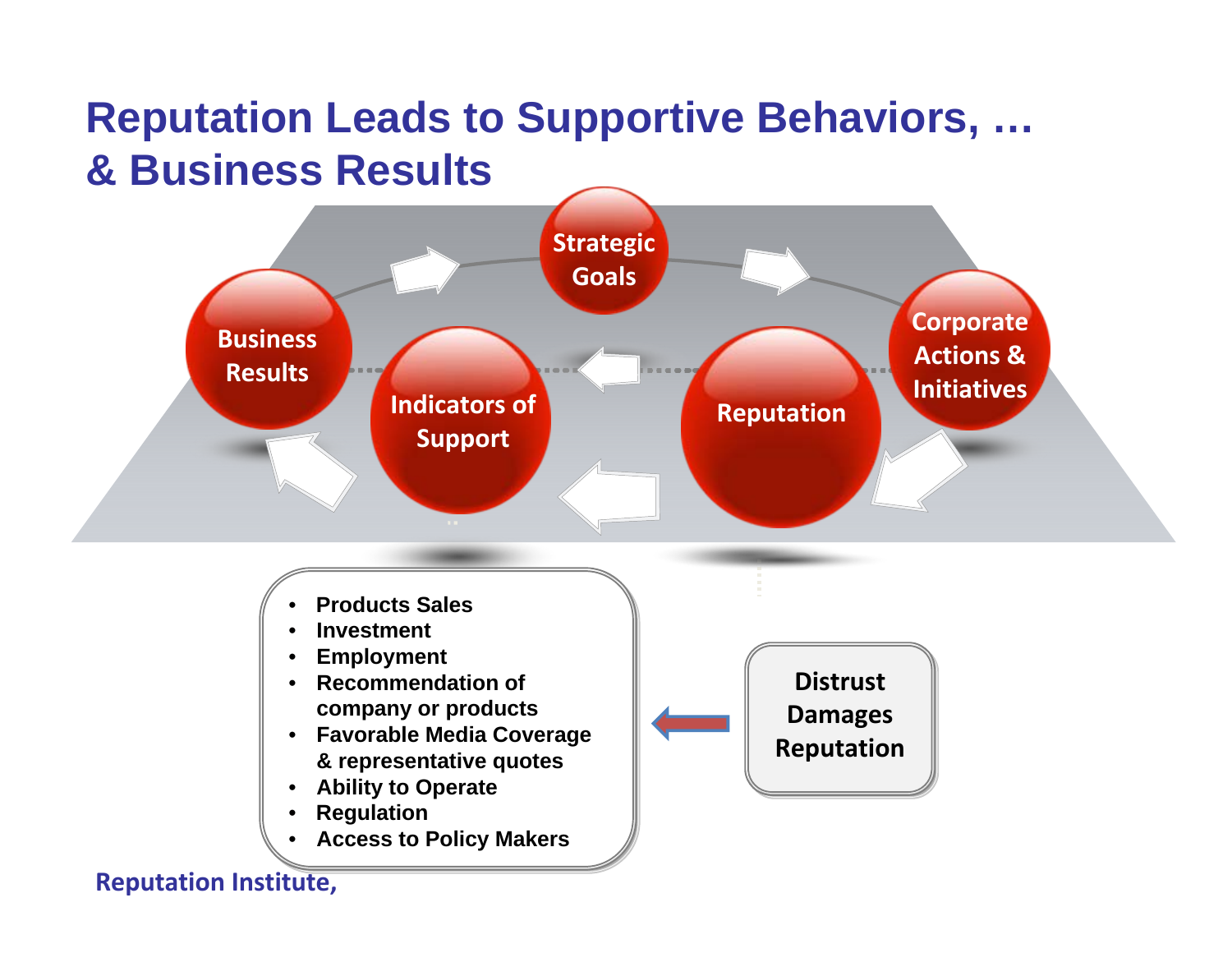### **Across Industries , Research Shows that a**

## **Lack of Trust …**

- Damages corporate reputation
- Reduces consumer spending
	- $-$  77% refuse to buy from company they distrust $^\ast$
	- 91% buy from a company they trust & 55% will pay a premium\*
- Harms company's ability to operate
	- Reduces support for company presence in market, favorable change in laws / regulations, preferential tax or other government treatment, permission for foreign investment
- Drives government desire to regulate
	- By a 3:1 margin people around world say government should regulate corporations or nationalize companies to restore public trust\*

#### **Edelman Trust Barometer, Jan.,**

#### **2009**11,11,2009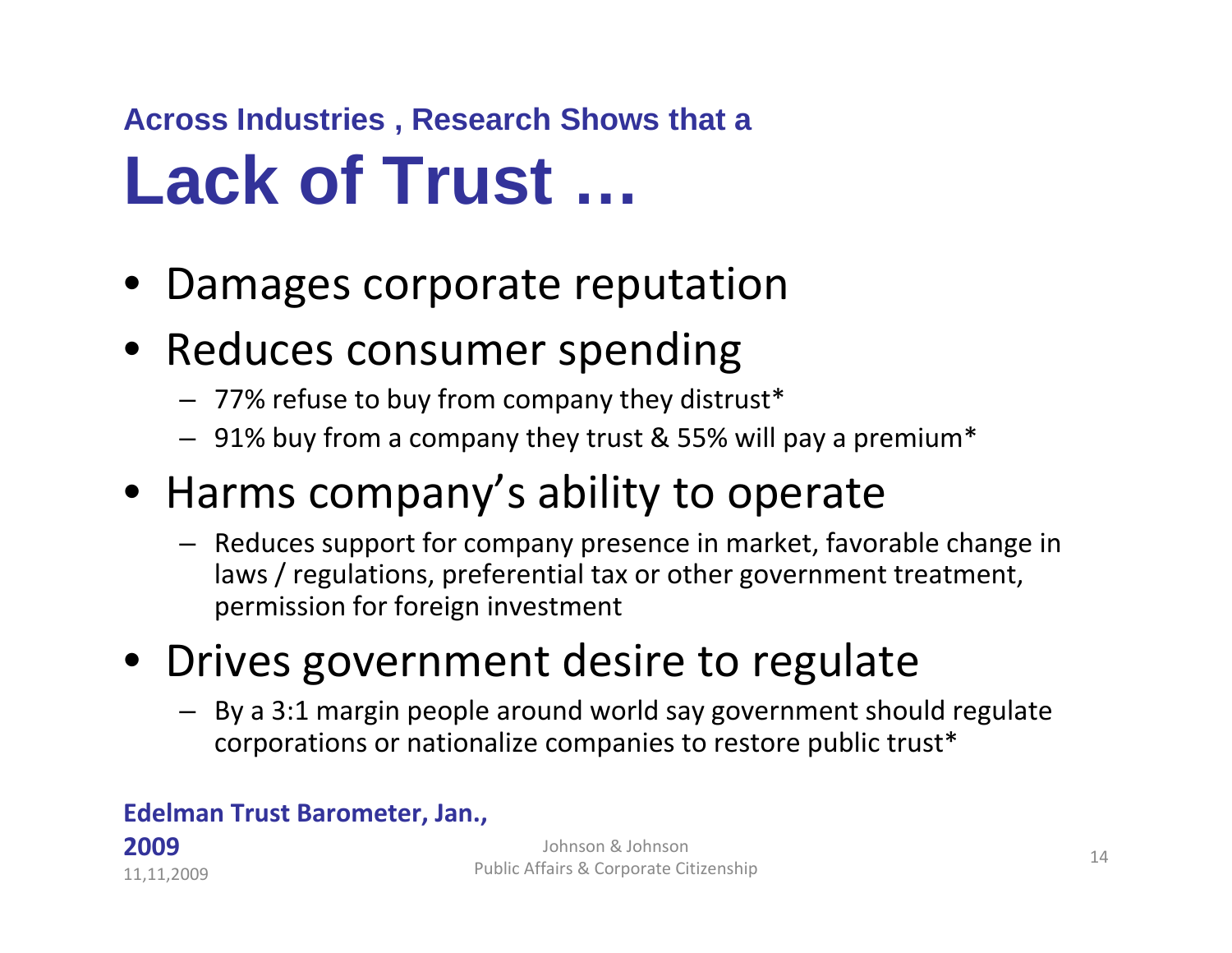## **Transparency Enhances Trust**

Would you trust a company more for taking the following action?



#### **Edelman Trust Barometer, 2009**